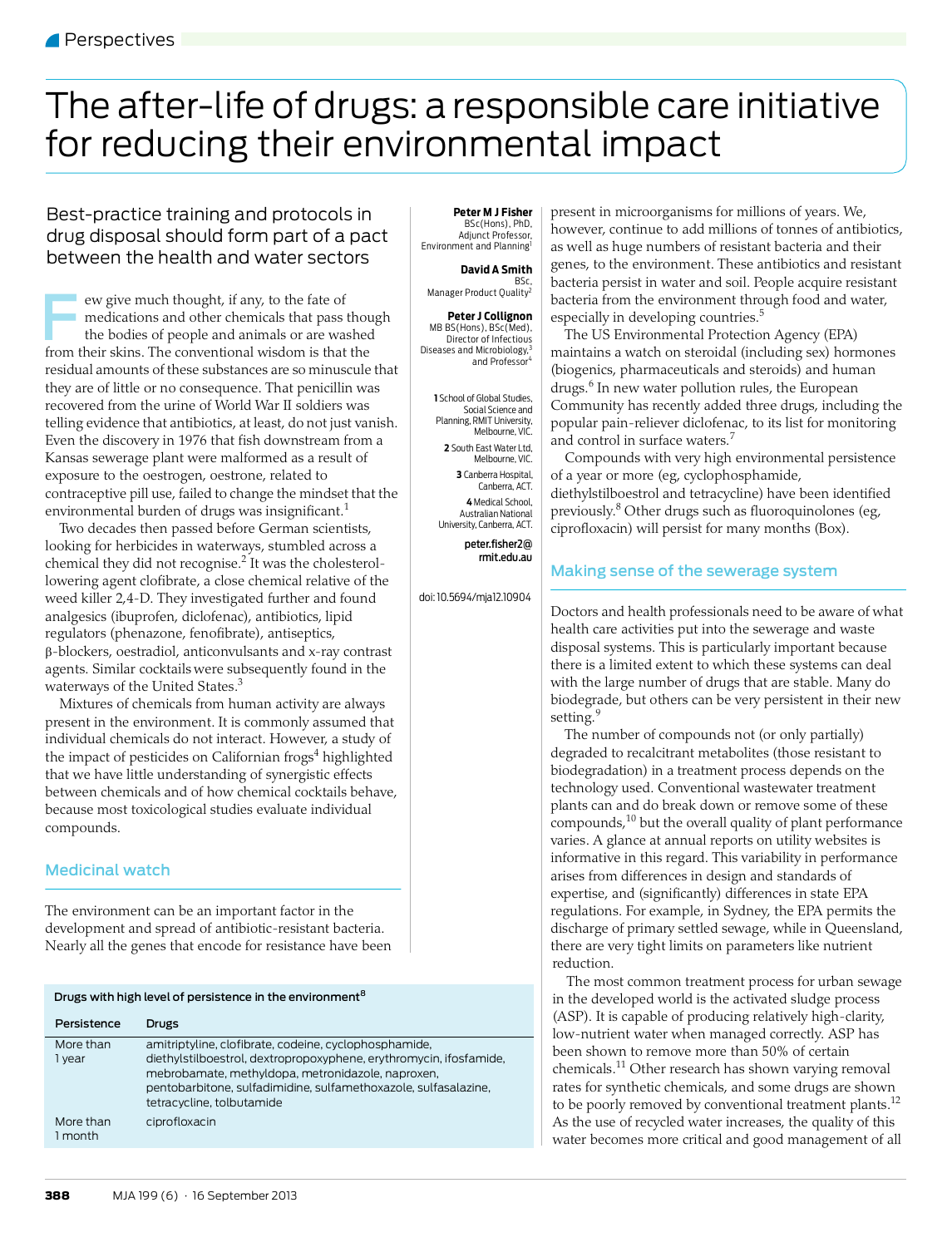sewer inputs by utilities becomes more important.

Pharmaceuticals are being identified as a potential risk in recycled water risk-management systems of utilities such as South East Water in Melbourne, Australia, and Orange County Sanitation District in California in the US. This is leading to increased awareness of the waste contributions from domestic catchments and high-concentration point sources such as hospitals.

Treatment plants are the last barrier to the entry of synthesised chemicals to soil systems and waterways. Removal of chemicals at modern plants can be highly efficient, but there are many older, less effective plants. Even higher quality plants do not remove all chemicals foreign to life forms (xenobiotics). In any case, treating this problem at the source ("beginning of pipe") is likely to be much cheaper and more effective than "end of pipe" solutions.

The ability of modern sewage plants to strip pharmaceuticals remains a work in progress. The inherent complexity is underscored by the fact that bacteria, normally friendly workhorses in sewage treatment, can also produce toxic breakdown products. An example is bacteria converting the non-steroidal anti-inflammatory drug (S)-naproxen to (R)-naproxen, which is highly toxic to the liver.<sup>1</sup>

When water is intended to be recycled, there is an added need for drugs to be removed. However, advanced processes such as microfiltration, ultrafiltration, ultraviolet radiation and ozonation are designed more for removing pathogens than for breaking down molecules. These processes are regulated by national guidelines and so tend to be of a similar standard around the country. Treatment involving combinations of reverse osmosis, advanced oxidation, ozonation and activated carbon are the preferred (but expensive) option if the removal of xenobiotics is a priority.

#### How can the health sector help?

Preventing, or at least minimising, the quantities of more toxic and persistent compounds that enter sewage is a fundamental complement to upgrading treatment plants. Thus, health care professionals should be aware of the need for pharmaceuticals to be managed as organic and persistent pollutants.

Hospitals and clinics constitute point sources of such pollutants, whereas patients in the community are diffuse sources, which are much harder to monitor and manage. While hospitals are hot spots, they are the source of only a modest proportion of all drugs used in people and animals that subsequently enter the environment. However, in the first instance, tackling hot spots in source control could make significant inroads on the drug load entering treatment plants — for example, as much as 25% of all human antibiotics are estimated to be administered in hospitals.[14](#page-2-12)

Where waste disposal via sinks is unavoidable, xenobiotic waste streams should be treated before release to the sewer. Indeed, a treatment process at the source may be preferable to facing increased trade waste charges by

ff<br>there<br>need there is unmet need to train health professionals in how to decrease the environmental burden of medicines

**"** 

utilities if they deem hospital wastewater inputs to be problematic. Emptying the contents of half-empty syringes into wash basins (a likely common practice despite protocols to the contrary) should also be discouraged. Rubbish disposal systems that minimise medicines ending up in landfill are another area requiring attention, as sewage treatment plants regularly receive tankers containing leached material from rubbish tips.

Health sector reform to reduce the environmental burden of health care has five elements:

- better housekeeping (and training), including discouraging emptying syringes and chemicals like x-ray developing solutions into sinks; $^{14}$  $^{14}$  $^{14}$
- choosing less toxic, less environmentally persistent, but equally efficacious drugs where possible;
- decreasing overall drug use in the community (where up to 50% of antibiotics taken by people may have limited clinical value<sup>14</sup>);
- establishing protocols to prevent or reduce the release of drugs into the environment, with particular focus on drugs known to be highly toxic and persistent (eg, cytotoxic drugs $^{14}$  $^{14}$  $^{14}$ ); and
- exploiting the potential of non-pharmacological approaches to treating pain and depression, and lifestyle measures to tackle prevalent conditions like hypertension and diabetes to reduce the need for pharmaceutical use.

#### Patients in the community

A good source-control management system leads back to households. An audit of discharges here could provide a profile of the type and quantity of sewered drugs, as well as other products, such as personal care products and sunscreens containing nanosilver particles. Significant advances in detection and analysis make this easier.

Additionally, community awareness programs on drug disposal, such as California's "No drugs down the drain" campaign, should be part of a national initiative to reduce pharmaceutical pollution in water supplies.

#### What can others do?

Finally, a greater awareness and selectivity by "big pharma" and regulators of the fate of medicines in the environment is needed and, where a less persistent drug will do, its use should be encouraged. Equally, manufacturers should attempt to design future pharmaceuticals to be degraded into harmless components before leaving the sewage treatment plant. The use of drugs with long half-lives that are not readily biodegradable should be discouraged.

#### The way forward

Australia can build on its reputation for innovation in water management with a responsible care partnership between the health and water sectors. The silent partner in such an arrangement is the pharmaceutical industry, which